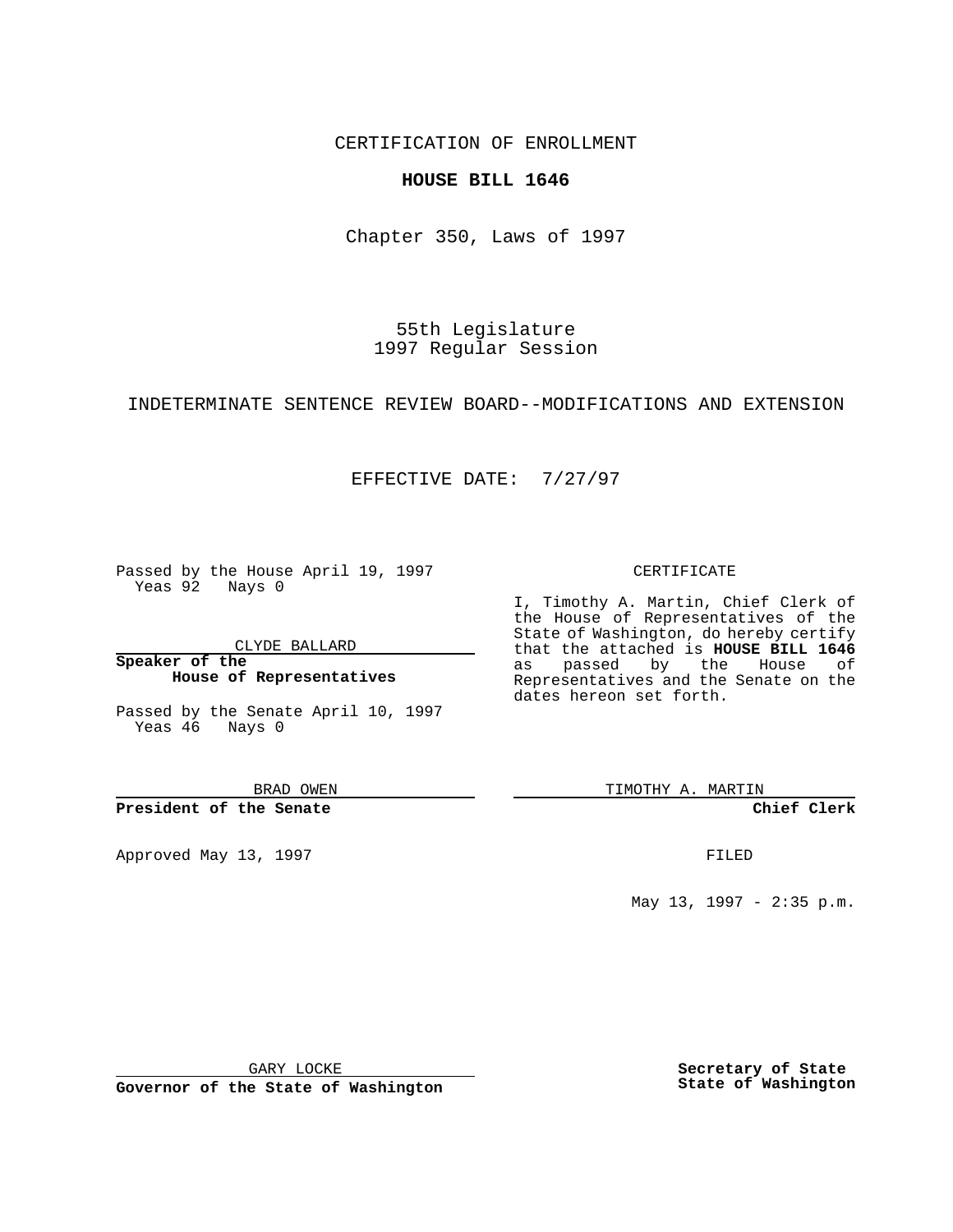## **HOUSE BILL 1646** \_\_\_\_\_\_\_\_\_\_\_\_\_\_\_\_\_\_\_\_\_\_\_\_\_\_\_\_\_\_\_\_\_\_\_\_\_\_\_\_\_\_\_\_\_\_\_

\_\_\_\_\_\_\_\_\_\_\_\_\_\_\_\_\_\_\_\_\_\_\_\_\_\_\_\_\_\_\_\_\_\_\_\_\_\_\_\_\_\_\_\_\_\_\_

Passed Legislature - 1997 Regular Session

AS AMENDED BY THE SENATE

# **State of Washington 55th Legislature 1997 Regular Session By** Representatives Quall, Ballasiotes, Dickerson and Sullivan Read first time 02/04/97. Referred to Committee on Criminal Justice & Corrections.

1 AN ACT Relating to the indeterminate sentence review board; and 2 amending RCW 9.95.0011 and 9.95.003.

3 BE IT ENACTED BY THE LEGISLATURE OF THE STATE OF WASHINGTON:

4 **Sec. 1.** RCW 9.95.0011 and 1989 c 259 s 4 are each amended to read 5 as follows:

 (1) The indeterminate ((sentencing)) sentence review board shall 7 cease to exist on June 30,  $((1998))$  2008. Prior to June 30,  $((1998))$  2008, the board shall review each inmate convicted of crimes committed before July 1, 1984, and prepare a report. This report shall include a recommendation regarding the offender's suitability for parole, appropriate parole conditions, and, for those persons committed under a mandatory life sentence, duration of confinement.

 (2) The governor, through the office of financial management, shall recommend to the legislature alternatives for carrying out the duties of the board. In developing recommendations, the office of financial management shall consult with the indeterminate sentence review board, Washington association of prosecuting attorneys, Washington defender association, department of corrections, and administrator for the courts. Recommendations shall include a detailed fiscal analysis and